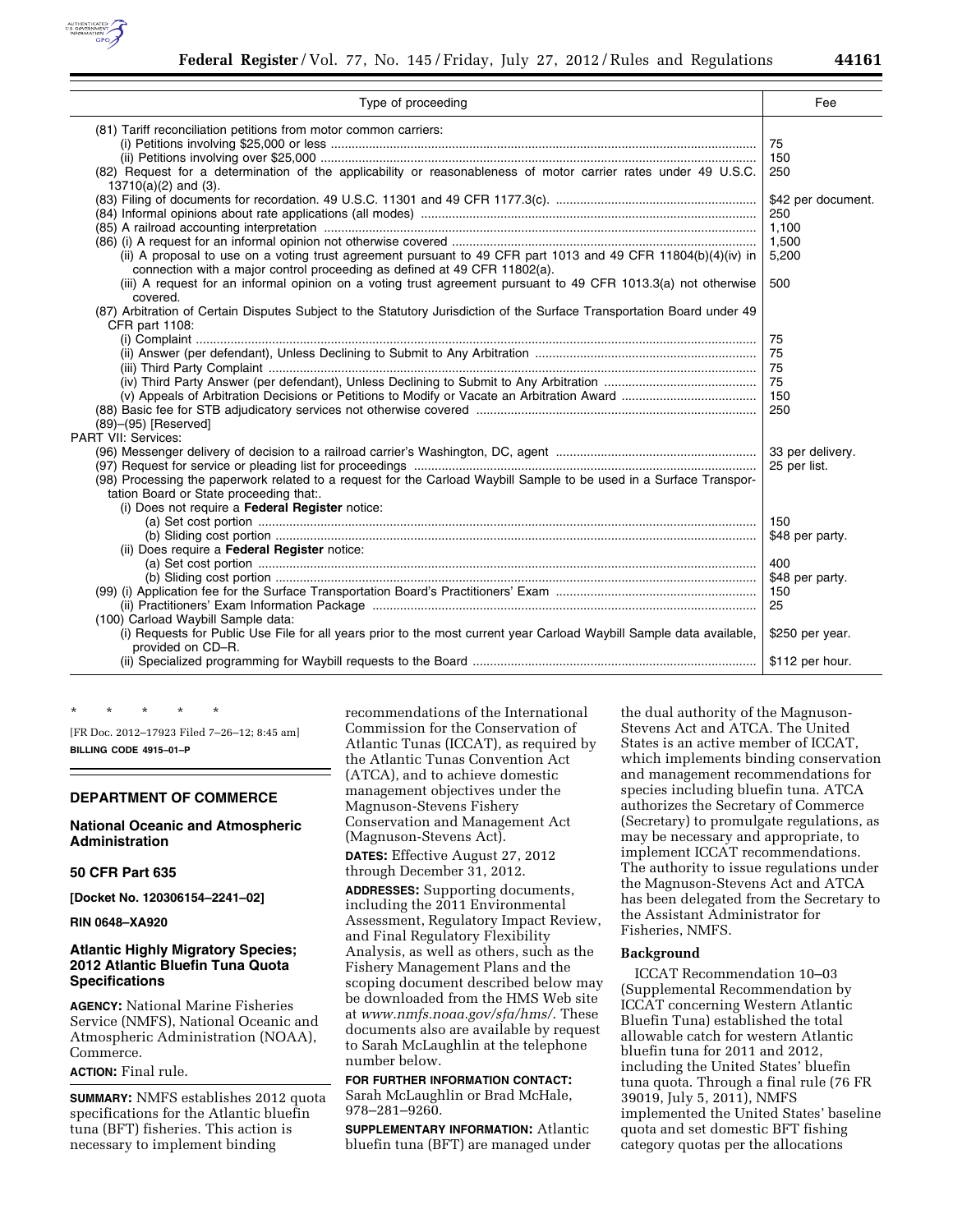established in the 2006 Consolidated Atlantic Highly Migratory Species Fishery Management Plan (Consolidated HMS FMP) and as allowed in implementing regulations (71 FR 58058, October 2, 2006) (See Table 1, first column). The baseline quota and category subquotas are codified (See Table 1, second column) and will be effective until changed. Additionally, consistent with the Consolidated HMS FMP and NMFS implementing regulations, and as allowed by ICCAT recommendation, certain adjustments are made to the baseline quotas for underharvest from the previous year. This final action adjusts the quota as appropriate and allowable for the 2012 fishing year. Further background information, including the need for the 2012 BFT quota specifications, was provided in the preamble to the proposed rule (77 FR 15712, March 16, 2012) and is not repeated here.

#### **Changes From the Proposed Rule**

NMFS determines the amount of BFT quota actually available for the year by adjusting the ICCAT-recommended baseline BFT quota for overharvest or underharvest from the previous fishing year and any accounting for dead discards. At the time the proposed rule was prepared, NMFS used the 2010 estimate of 122.3 mt as a proxy for potential 2012 dead discards because the BFT dead discard estimate for 2011 was not yet available. The more recent 2011 dead discard estimate, 145.2 mt, became available from the NMFS Southeast Fisheries Science Center in mid-June 2012. As anticipated and explained to the public at the proposed rule stage, NMFS is using the more recent dead discard estimate as a proxy in this final rule because it is the best available and most complete information NMFS currently has regarding dead discards.

Based on data available as of June 5, 2012, landings for 2011 totaled 738.5 mt. Adding the 2011 dead discard estimate (145.2 mt) results in a preliminary 2011 total catch of 883.7 mt, which is 159.9 mt less than the amount of quota (inclusive of dead discards) allowed under ICCAT Recommendation 10–03 (948.7 mt plus 94.9 mt of 2010 underharvest carried forward to 2011, totaling 1,043.6 mt). Thus, the underharvest for 2011 is approximately 160 mt. The current ICCAT recommendation limits the amount of underharvest the United States may carry forward to 2012 to 10 percent of the total U.S. quota or 94.9 mt.

As proposed, NMFS is accounting up front (i.e., at the beginning of the fishing

year) for half of the expected dead discards for 2012, using the best available estimate of dead discards (2011), and deducting that portion directly from the Longline category subquota. This is the same approach that NMFS took for the final 2011 BFT quota specifications. Accounting for dead discards in the Longline category in this way may provide further incentive for pelagic longline fishermen to reduce interactions that can result in dead discards.

Regarding the unharvested 2011 BFT quota, NMFS had proposed to carry the 94.9 mt of available underharvest forward to 2012 and distribute that amount in the same manner as specified for 2011 (i.e., half to the Longline category and half to the Reserve category), and stated that any necessary adjustments to the 2012 specifications would be made in the final rule after considering updated 2011 landings information and the 2011 dead discard estimate. NMFS also stated that it could allocate the amount carried forward in another manner after considering domestic management needs for 2012.

During preparation of the final rule, NMFS closed the southern area incidental Longline bluefin tuna fishery on May 29, 2012 (77 FR 31546), and the northern area incidental Longline bluefin tuna fishery on June 30, 2012 (77 FR 38011), for the remainder of the year, because landings had met the codified subquotas for those areas. While pelagic longline fishing for swordfish and other target species may continue in the northern and southern Longline areas (with the separation at 31° N. lat., around the Georgia/Florida border), BFT may no longer be retained, possessed, or landed by longline vessels in those areas. Given that the incidental Longline fishery for bluefin tuna in these areas is over, accounting for these landings now is appropriate and allows for greater transparency than year-end accounting. The incidental Longline fishery for bluefin tuna in the Northeast Distant gear restricted area, an area far offshore the northeastern United States, remains open at this time under a separate, ICCAT-recommended allocation of 25 mt.

Taking all of this information into consideration, NMFS is deducting half of the estimated dead discards up front, is applying 76.2 of the 94.9 mt (the available underharvest) to the Longline category, and is maintaining the remaining underharvest (18.7 mt) in the Reserve category. Providing this amount to the Longline category adjusts the Longline South and Longline North subquotas to the amount actually taken in those areas this year, as detailed

below. Consistent with determination criteria at  $§ 635.27(a)(8)$ , NMFS may allocate any portion of the Reserve category quota for inseason or annual adjustments to any other quota category. In the proposed rule, NMFS anticipated the possibility of such moderate alterations between the proposed and final amounts and distribution, based on updated information and management objectives.

The incidental Longline fishery for bluefin tuna in the Northeast Distant gear restricted area, an area far offshore the northeastern United States, remains open at this time under a separate, ICCAT-recommended allocation of 25 mt.

#### **2012 Quota Specifications**

Specifically, NMFS in this final rule deducts half of the 2011 dead discard estimate of 145.2 mt (i.e., 72.6 mt) directly from the baseline Longline category quota of 74.8 mt and applies 76.2 of the 94.9 mt allowed to be carried forward to 2012 to the Longline category  $(i.e., 74.8 - 72.6 + 76.2 = 78.4$  mt adjusted Longline subquota, not including the 25-mt allocation set aside by ICCAT for the Northeast Distant gear restricted area (NED)). NMFS adds the remainder of the 2011 underharvest that can be carried forward to 2012 (18.7 mt) to the Reserve category's baseline allocation of 23.1 mt, for an adjusted Reserve category quota of 41.8 mt for 2012. For the directed fishing categories (i.e., the Angling, General, Harpoon, Purse Seine categories) as well as the Trap category, NMFS is not adjusting the codified baseline BFT quotas and subquotas that were established in July 2011 (76 FR 39019, July 5, 2011).

Thus, in accordance with ICCAT Recommendation 10–03, the domestic category allocations established in the Consolidated HMS FMP, and regulations regarding annual adjustments at  $§ 635.27(a)(10)$ , NMFS establishes BFT quota specifications for the 2012 fishing year as follows, and as shown in the fifth column of Table 1): General category—435.1 mt; Harpoon category—36 mt; Purse Seine category— 171.8 mt; Angling category—182 mt; Longline category—78.4 mt; and Trap category—0.9 mt. The Longline category quota of 78.4 mt is subdivided as follows: 27.6 mt to pelagic longline vessels landing BFT north of 31° N. latitude, and 50.8 mt to pelagic longline vessels landing BFT south of 31° N. latitude. NMFS accounts for landings under the 25-mt NED allocation separately from other Longline category landings. The amount allocated to the Reserve category for inseason adjustments, scientific research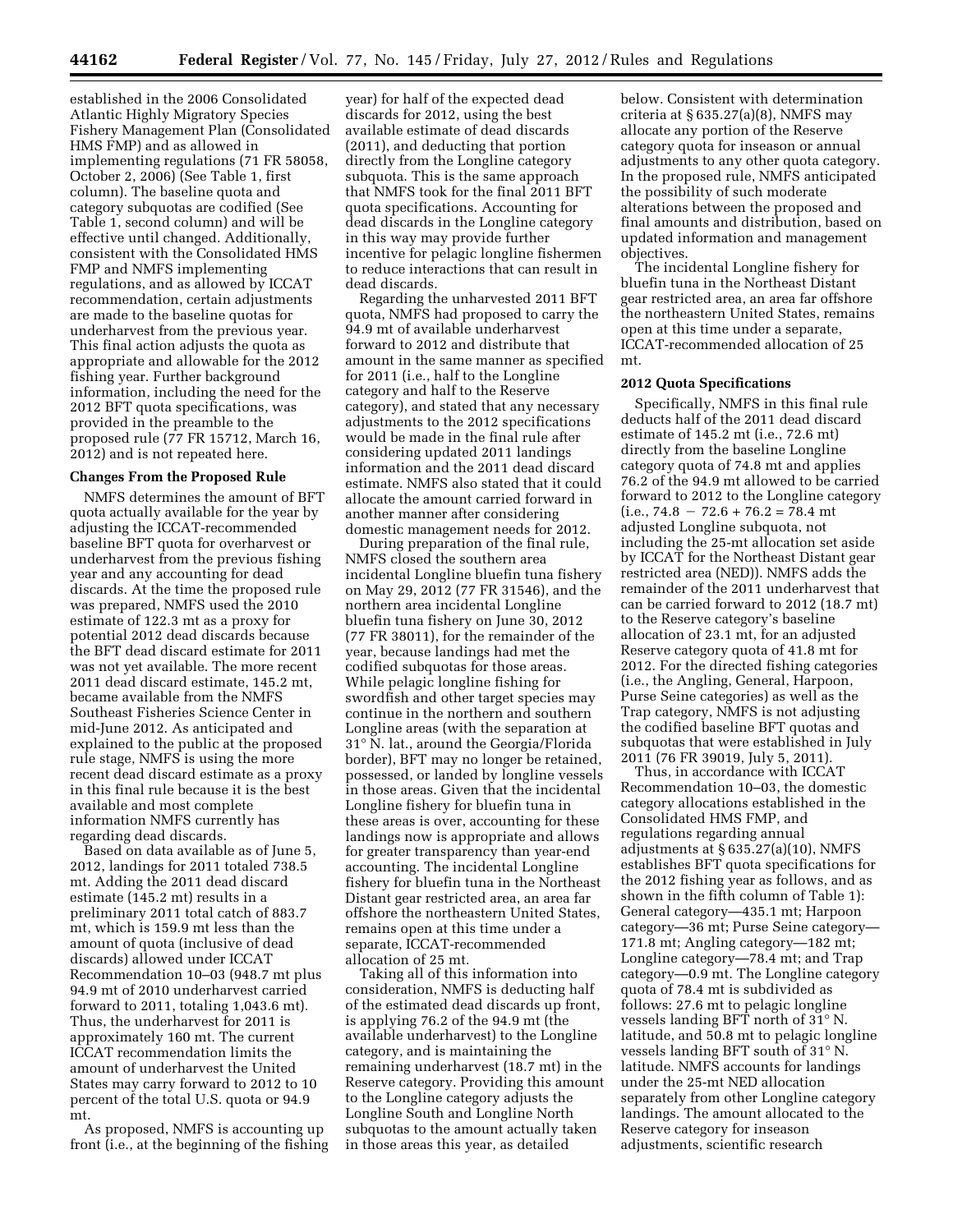collection, potential overharvest in any category except the Purse Seine category, and potential quota transfers is 41.8 mt.

As described in the proposed rule, NMFS considers the deduction of half of the dead discard estimate from the Longline category a transitional approach from the method used for 2007 through 2010—in which the full

dead discard estimate was deducted from the Longline category quota up front—that is appropriate to use again for 2012 as NMFS begins developing Amendment 7 to the Consolidated HMS FMP (Amendment 7) (77 FR 24161, April 23, 2012). Several potential management measures included in the Amendment 7 scoping document (see **ADDRESSES**) are intended to reduce and

account for bluefin tuna dead discards. After public scoping on Amendment 7 has been completed, NMFS will prepare a draft Environmental Impact Statement and proposed rule. Management of the BFT fisheries continues under the current Consolidated HMS FMP, implementing regulations, and ICCAT recommendations. **BILLING CODE 3510–22–P**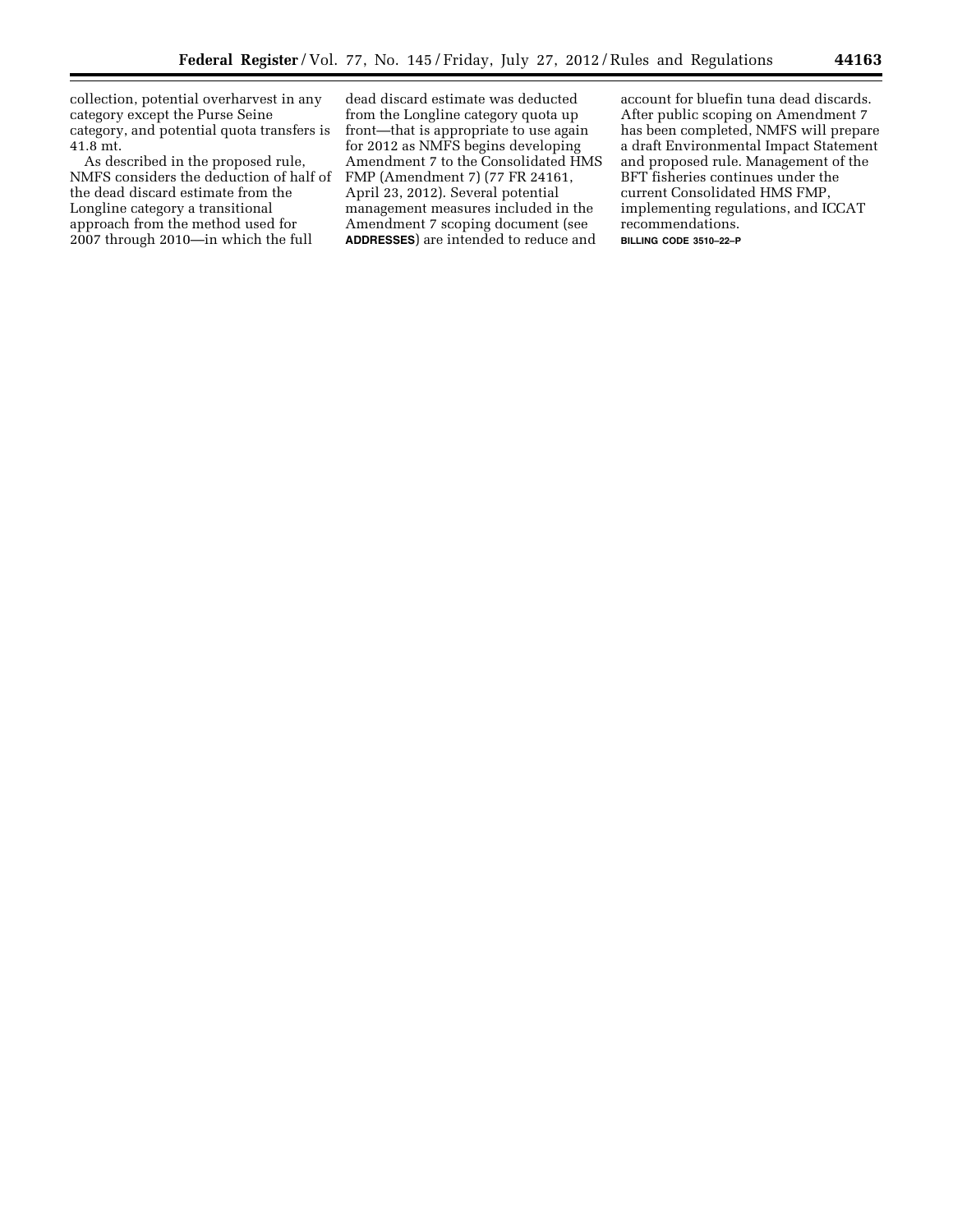|       | Table 1. Final 2012 Atlantic Bluefin Tuna Quotas and Quota Specifications (in metric |  |  |  |
|-------|--------------------------------------------------------------------------------------|--|--|--|
| tons) |                                                                                      |  |  |  |

|                         |                            | <b>2012 Quota Specifications</b> |                      |                                |  |
|-------------------------|----------------------------|----------------------------------|----------------------|--------------------------------|--|
| Category                | <b>Baseline Allocation</b> | <b>Dead</b>                      | 2011                 | <b>Adjusted 2012 Fishing</b>   |  |
| $\frac{6}{6}$ share of  | for 2011 and 2012          | <b>Discard</b>                   | <b>Underharvest</b>  | <b>Year Quota</b>              |  |
| baseline                | (per 2010 ICCAT            | <b>Deduction</b>                 | to Carry             |                                |  |
| quota)                  | <b>Recommendation and</b>  | $(1/2$ of                        | <b>Forward</b> to    |                                |  |
|                         | <b>Consolidated HMS</b>    | 2011 proxy                       | 2012 (94.9 mt)       |                                |  |
|                         | <b>FMP</b> allocations)    | of 145.2                         | total)               |                                |  |
|                         |                            | mt)                              |                      |                                |  |
| <b>Total (100)</b>      | 923.7*                     |                                  |                      | 946.0                          |  |
| <b>Angling</b>          | 182.0                      |                                  |                      | 182.0                          |  |
| (19.7)                  | <b>SUBQUOTAS:</b>          |                                  |                      | <b>SUBQUOTAS:</b>              |  |
|                         | 94.9<br><b>School</b>      |                                  |                      | <b>School</b><br>94.9          |  |
|                         | Reserve 17.6               |                                  |                      | Reserve 17.6                   |  |
|                         | 36.5<br><b>North</b>       |                                  |                      | 36.5<br><b>North</b>           |  |
|                         | 40.8<br><b>South</b>       |                                  |                      | <b>South</b><br>40.8           |  |
|                         | LS/SM<br>82.9              |                                  |                      | <b>LS/SM</b><br>82.9           |  |
|                         | 39.1<br><b>North</b>       |                                  |                      | 39.1<br><b>North</b>           |  |
|                         | 43.8<br><b>South</b>       |                                  |                      | 43.8<br><b>South</b>           |  |
|                         | 4.2<br><b>Trophy</b>       |                                  |                      | 4.2<br><b>Trophy</b>           |  |
|                         | 1.4<br><b>North</b>        |                                  |                      | 1.4<br><b>North</b>            |  |
|                         | <b>South</b><br>2.8        |                                  |                      | <b>South</b><br>2.8            |  |
| <b>General</b>          | 435.1                      |                                  |                      | 435.1                          |  |
| (47.1)                  | <b>SUBQUOTAS:</b>          |                                  |                      | <b>SUBQUOTAS:</b>              |  |
|                         | 23.1<br>Jan                |                                  |                      | 23.1<br>Jan                    |  |
|                         | 217.6<br>Jun-Aug           |                                  |                      | 217.6<br>Jun-Aug               |  |
|                         | <b>Sept</b><br>115.3       |                                  |                      | <b>Sept</b><br>115.3           |  |
|                         | Oct-Nov<br>56.6            |                                  |                      | Oct-Nov<br>56.6                |  |
|                         | 22.6<br>Dec                |                                  |                      | <b>Dec</b><br>22.6             |  |
| <b>Harpoon</b><br>(3.9) | 36.0                       |                                  |                      | 36.0                           |  |
| <b>Purse Seine</b>      | 171.8                      |                                  |                      | 171.8                          |  |
| (18.6)                  |                            |                                  |                      |                                |  |
| Longline                | 74.8                       | $-72.6$                          | $+76.2$              | 78.4                           |  |
| (8.1)                   | <b>SUBQUOTAS:</b>          |                                  |                      | <b>SUBQUOTAS:</b>              |  |
|                         | <b>North (-NED) 29.9</b>   |                                  | North 26.7           | <b>North (-NED) 27.6</b>       |  |
|                         | <b>NED</b><br>$25.0^*$     |                                  |                      | <b>NED</b><br>$25.0^{\degree}$ |  |
|                         | <b>South</b><br>44.9       |                                  | 39.5<br><b>South</b> | <b>South</b><br>50.8           |  |
| Trap(0.1)               | 0.9                        |                                  |                      | 0.9                            |  |
| <b>Reserve</b>          | 23.1                       |                                  | $+18.7$              | 41.8                           |  |
| (2.5)                   |                            |                                  |                      |                                |  |

\*25-mt ICCAT set-aside to account for bycatch of BFT in pelagic longline fisheries in the NED not included in totals at top of table.

#### **BILLING CODE 3510–22–C**

#### **Comments and Responses**

NMFS received five written comments on the proposed rule, and oral comments from the 13 participants who attended the two public hearings that NMFS held in Gloucester, MA, and Silver Spring, MD. Few of the comments NMFS received were focused specifically on the proposed quota specifications. The majority of those comments generally supported the proposed adjustment of the baseline BFT quota and subquotas. Below, NMFS summarizes and responds to all comments made specifically on the proposed rule received during the

comment period. In addition, NMFS received comments on issues that were not part of this rulemaking. These comments are summarized under ''Other Issues'' below. Finally, NMFS addresses a comment received after the end of the comment period from the Center for Biological Diversity, the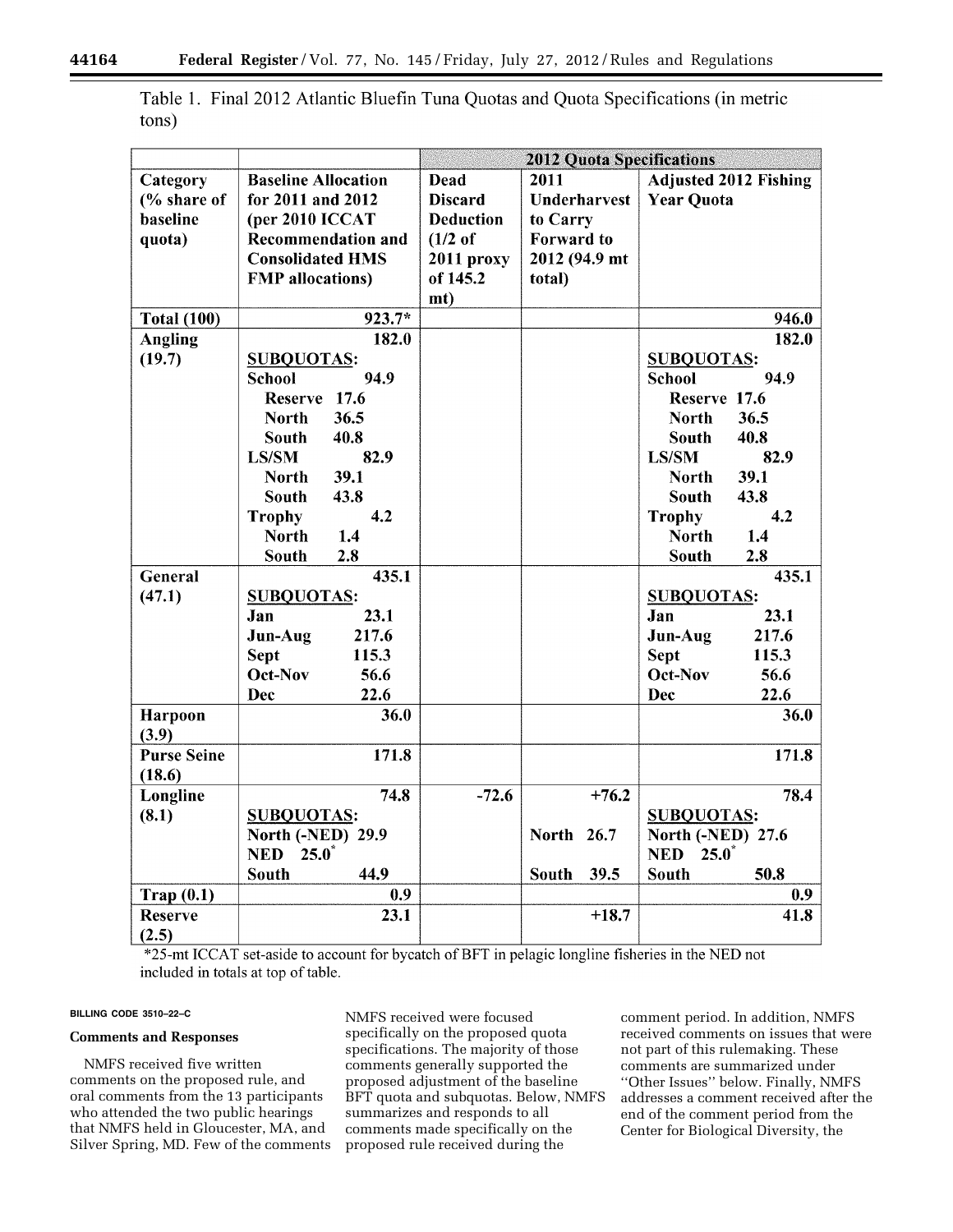Plaintiff in an ongoing legal case regarding bluefin tuna management.

# *A. 2012 Quota Specifications*

*Comment 1:* One commenter stated that NMFS' proposed methodology to allocate the quotas is appropriate because it is the same methodology used in 2011 and it allows for continued participation by all of the fishery's user groups. Another stated that NMFS should hold each category directly accountable for its own overharvests.

*Response:* The approach used for these final 2012 quota specifications is an appropriate continuation of the approach used in 2011 as a transition from the method used from 2007 through 2010. Changes in ICCAT's approach to western Atlantic bluefin tuna management in 2006 (i.e., discontinuation of the dead discard allowance and a new provision that the western BFT Total Allowable Catch include dead discards) have had implications for NMFS's domestic management of the fishery quota subcategories, as now the total of U.S. landings and dead discards is limited by the U.S. quota. Through this interim approach, NMFS is balancing the needs of the pelagic longline fishery to continue fishing for swordfish and Atlantic tunas with the needs of directed bluefin tuna fisheries participants. This action may provide some incentive for pelagic longline fishermen to reduce BFT interactions that can result in dead discards. Regarding the comment that NMFS should hold each subcategory accountable for its own dead discard, at this time there are no estimates of dead discards in other categories upon which to hold them accountable. NMFS is considering how best to modify data collection programs to provide dead discard estimates in the future in Amendment 7.

*Comment 2:* One commenter requested that if, based on final 2011 dead discard information, the amount of 2011 underharvest that the United States could carry forward to 2012 is less than the amount anticipated in the proposed rule (94.9 mt), NMFS should deduct the difference from the Longline category quota. Another commenter requested that NMFS take any difference from the Reserve category quota and asked that NMFS not give out extra quota for directed fisheries to land as that could result in an overharvest of the U.S. BFT quota.

*Response:* Because final landings and dead discard information for 2011 indicates that the amount of 2011 underharvest is greater than 94.9 mt, the full 94.9 will be available as anticipated

in the proposed rule, and no adjustment is necessary. Therefore, the question of how to divide a reduced amount of underharvest between the Longline category and the Reserve is moot. However, after considering the updated 2011 BFT landings information and final dead discard estimate, NMFS has decided to apply 76.2 of the 94.9 mt (the available underharvest) to the Longline category and maintain the remainder (18.7 mt) in the Reserve category.

*Comment 3:* One commenter expressed concern that NMFS may, in order to stay within the ICCATrecommended U.S. quota, close directed BFT fisheries in the event that unused quota, including the Reserve quota, is insufficient to account for Longline category landings overharvests and dead discards.

*Response:* The United States must account for dead discards, regardless of which fishery they occur in, to comply with ICCAT recommendations. It is important to consider that the BFT quota allocations in the Consolidated HMS FMP were based on historic landings and were established initially in 1992. Baseline quotas were modified in 1995 and 1997, but have remained the same since implementation of the 1999 FMP, when a separate discard allowance was provided for in the ICCAT BFT recommendation. Following ICCAT's elimination of the dead discard allowance and change to include dead discards within TACs in 2006, NMFS has not modified the allocation scheme to include dead discards in the baseline quotas. The United States has accounted for this mortality as part of the domestic specification calculation process for the last several years and reports dead discard estimates to ICCAT annually. Regarding the concern about potential closure, NMFS manages each fishing category to its landings quota for a given year, and it is highly unlikely that NMFS would close a fishery prior to the available quota for that category being met.

As indicated above and below, through Amendment 7, NMFS is considering how best to reduce and account for BFT dead discards and methods to improve reporting and monitoring of discards and landings.

*Comment 4:* NMFS should add to the Reserve category quota the shares of the two purse seine vessels that historically have participated in the BFT Purse Seine category fishery but that have recently been sold and are involved in non-tuna fisheries.

*Response:* The current BFT quota regulations, which implement the allocation shares set out in the Consolidated HMS FMP, require that NMFS make equal allocations of the available Purse Seine category quota to the Purse Seine category permit holders that request allocation for a given fishing year  $(\S 635.27(a)(4)(iii))$ . Thus, current regulations do not allow NMFS to initially allocate the Purse Seine category quota the way the commenter requests. Any change to the procedures for initially allocating Purse Seine category quota would require amendment to the Consolidated HMS FMP. NMFS is currently in the scoping process of Amendment 7, with comments on the scoping document (see **ADDRESSES**) being accepted through July 15, 2012.

## *B. Other Issues*

NMFS received comments on issues beyond the scope of this rulemaking, as outlined under seven subheadings below. NMFS has included several of these topics in the scoping document for Amendment 7. NMFS has also requested comments and/or suggestions on any of the Consolidated HMS FMP management objectives, as well as any potential management measures that may achieve those objectives so they can be incorporated for future public input. Potential management measures include, but are not limited to: revision of baseline quota allocations, reduction of and accounting for dead discards; new and/or modified time and area closures; and methods to improve reporting and monitoring of discards and landings. The potential measures listed in the scoping document are intended to be catalysts for scoping, and should not be viewed as the entire range of options NMFS is taking into consideration.

### (1) BFT Baseline Quotas and Allocations

NMFS received various requests to consider catch data rather than just landings data to establish a more effective distribution of quota, enabling better quota utilization and fewer discards; to provide all categories with more quota if the Total Allowable Catch increases; and to reduce all BFT quotas by 50 percent.

## (2) Bycatch and Dead Discards

NMFS received a request to use the term ''regulatory discards'' rather than ''dead discards,'' to provide a clear explanation of the dead discards estimation methodology that is understandable by laypersons, to require observer coverage and logbook use for all permit categories, and to calculate the anticipated reduction in dead discards from weak hook use in the Gulf of Mexico when considering a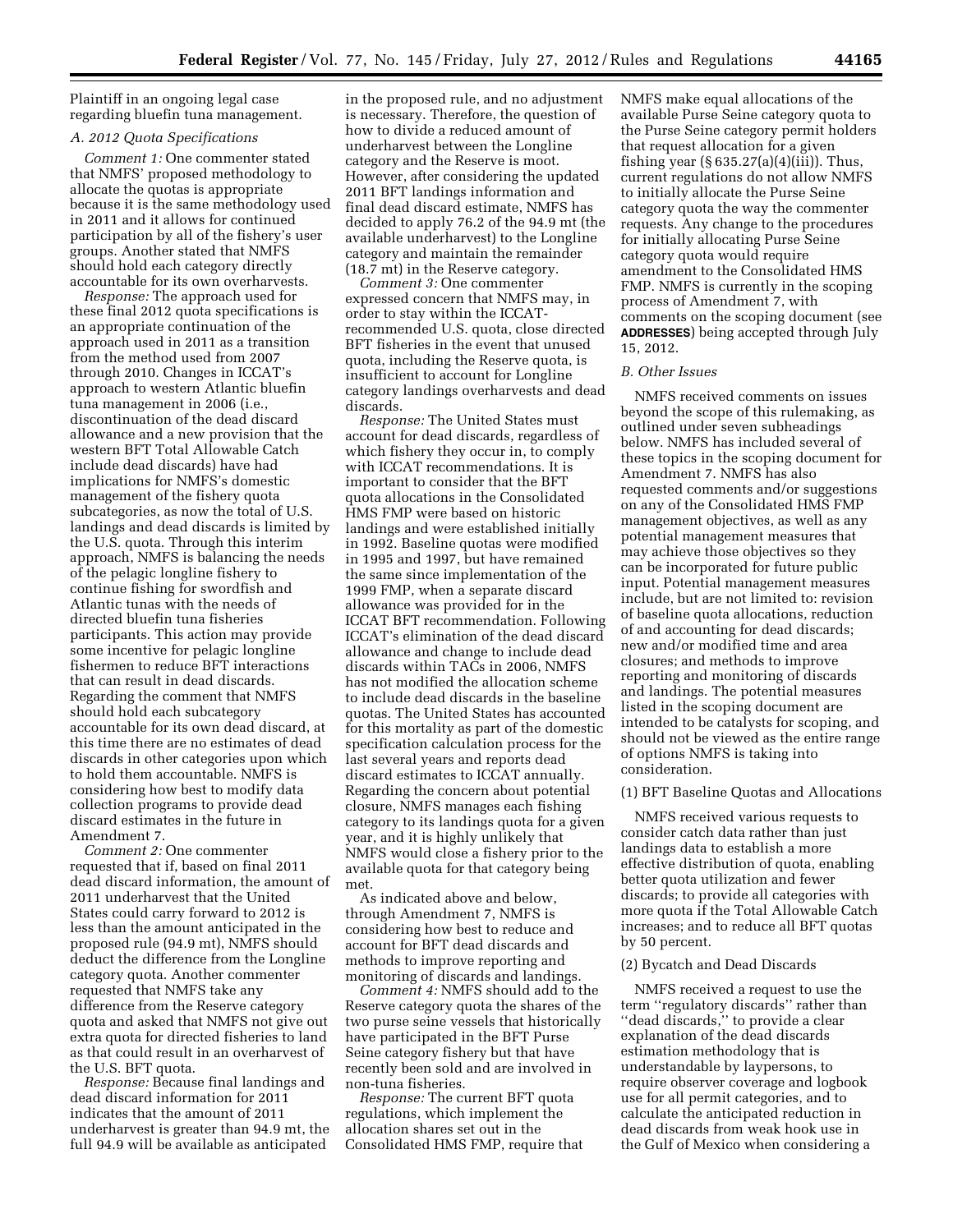proxy for the 2011 dead discard estimate.

# (3) Permits

NMFS received a request to change all BFT permits from open access to limited access. The commenter stated that the open access nature of the fishery compounds the quota allocation issue.

#### (4) Data

NMFS received a comment that the Angling category landings are completely estimated and may be significantly incorrect, and a comment that NMFS should collect more information on all BFT (commercial and recreational), whether landed or discarded dead.

#### (5) ICCAT

NMFS received a comment that the stock assessment science considered by ICCAT lags behind what the U.S. fishermen are seeing on the water, resulting in U.S. fishermen fighting among themselves while eastern Atlantic and Mediterranean BFT fishermen benefit. Some commenters stated that the U.S. delegation to ICCAT should renegotiate the BFT recommendation to increase quotas and the amount of underharvest allowed to be carried forward from one year to the next and should pursue two-year balancing periods for increased flexibility.

(6) Inseason BFT Fishery Management

NMFS received requests to set the General category daily retention limit for June through August at four fish, to close the Longline category southern area BFT fishery as soon as the quota is met, and to carefully monitor pelagic longline activity on the east coast of Florida.

### (7) Public Hearings

NMFS received a request to hold hearings in all areas, despite budget restraints, so that all affected fishermen have the opportunity to present their perspectives on any rule that may affect them. Another commenter requested that NMFS hold more meetings generally, with at least half being conducted in metropolitan areas rather than specifically in areas where participants profit from fisheries.

### *C. Comment From the Center for Biological Diversity*

On May 4, 2012, 18 days after the comment period for this proposed rule ended, the Center for Biological Diversity (Center) submitted comments on the rule, including a request that NMFS supplement the Environmental

Assessment prepared for the final 2011 quota rule (76 FR 39019, July 5, 2011) to consider information about the Deepwater Horizon/BP oil spill and alleged illegal fishing on the eastern Atlantic and Mediterranean BFT stock, due to the potential effects of mixing on western Atlantic BFT stock recovery. The Center claims that the proposed 2012 quota specifications would violate National Standards 1 and 2 by carrying forward any of the 2011 bluefin tuna underharvest to 2012 and allocating it to fishermen, because they argue that the proposed rule fails to prevent overfishing and use the best available science on the effects of the Deepwater Horizon/BP oil spill and the effects of mixing of eastern and western BFT stocks. Under National Standard 1, conservation and management measures shall prevent overfishing while achieving, on a continuing basis, the optimum yield from each fishery for the U.S. fishing industry. Under National Standard 2, conservation and management measures shall be based upon the best scientific information available. In December 2011, the Center filed a complaint against the Secretary of Commerce, NOAA, and NMFS, regarding a November 2011 final rule implementing Adjustments to the Atlantic Bluefin Tuna General and Harpoon Category Regulations (76 FR 74003, November 30, 2011). The Center claims that the rule violated the Magnuson-Stevens Act, the National Environmental Policy Act, and the Administrative Procedure Act.

NMFS is not required under the Administrative Procedure Act to respond to comments received following the end of a rule's comment period. NMFS typically takes late comments ''into consideration'' without formally responding to those comments, but has the option of formally addressing such comment in a final rule. Nonetheless, NMFS will respond to the Center's comments. Below, NMFS addresses the portions of the Center's comment that are relevant to this rulemaking.

#### **Deepwater Horizon/BP Oil Spill**

In 2010, in response to a petition to list BFT under the Endangered Species Act submitted by the Center, NMFS convened a status review team (Team) to review the status of western BFT. As described on pages 48 through 50 of the BFT Status Review Report (available at: *[www.nmfs.noaa.gov/stories/2011/05/](http://www.nmfs.noaa.gov/stories/2011/05/docs/bft_srr_final.pdf) docs/bft*\_*srr*\_*[final.pdf](http://www.nmfs.noaa.gov/stories/2011/05/docs/bft_srr_final.pdf)*) the Team modeled the potential effect of the Deepwater Horizon/BP oil spill on the future abundance of BFT. The Team compared projections made by the

ICCAT Standing Committee on Research and Statistics (SCRS) in 2010 with similar projections that assume the number of BFT yearlings (one-year-old fish) in 2011 would be reduced by 20 percent. The value of 20 percent was based on a report by the European Space Agency that suggested that about 20 percent of the spawning habitat was oiled. The Team noted that another study suggested that considerably less than 20 percent of the spawning habitat for western BFT was affected by the spill. However, given other factors, the Team regarded 20 percent as a reasonable upper bound for the mortality rate of BFT larvae owing to the spill event. The 20 percent reduction in the 2010 year-class (2011 yearlings) results in less than a 4 percent reduction in spawning biomass when future catches are within the range historically allowed under ICCAT management (i.e., 2,500 mt or less). This result is not surprising because BFT are a relatively long-lived species and the 2010 year class is only one of multiple year classes that will contribute to the spawning biomass in any given year. If the TAC remains less than 2,500 mt, as is expected, then the western BFT stock would be expected to continue to increase despite the Deepwater Horizon/ BP oil spill; if however, catches are allowed to exceed 2,500 mt, then the western stock would be expected to decline and any reduction in the 2010 year class would hasten that decline.

The Team also conducted projections using the 'MAST' model (Multistock Age-Structured Tag-Integrated assessment model), which uses electronic tagging data in an effort to account for intermixing between the eastern and western stocks, under the assumption that future catches in the western Atlantic would be 1,800 mt and future catches in the east would be 13,500 mt (slightly greater than allowed by the current management plans). The results of these modeling projections were very similar to those above. In this case, a 20-percent reduction in the 2010 year-class would be projected to cause only a 3-percent reduction in spawning biomass.

The Team also considered the potential impacts of scenarios in which 20 percent of the adult BFT were also killed in 2010, in which case the spawning biomass would be immediately reduced by 20 percent, which might lead to additional reductions in the 2011 and subsequent year-classes (relative to what they would have been in the absence of the spill), and in turn, reductions in future spawning biomass levels. The Team noted, however, the absence of any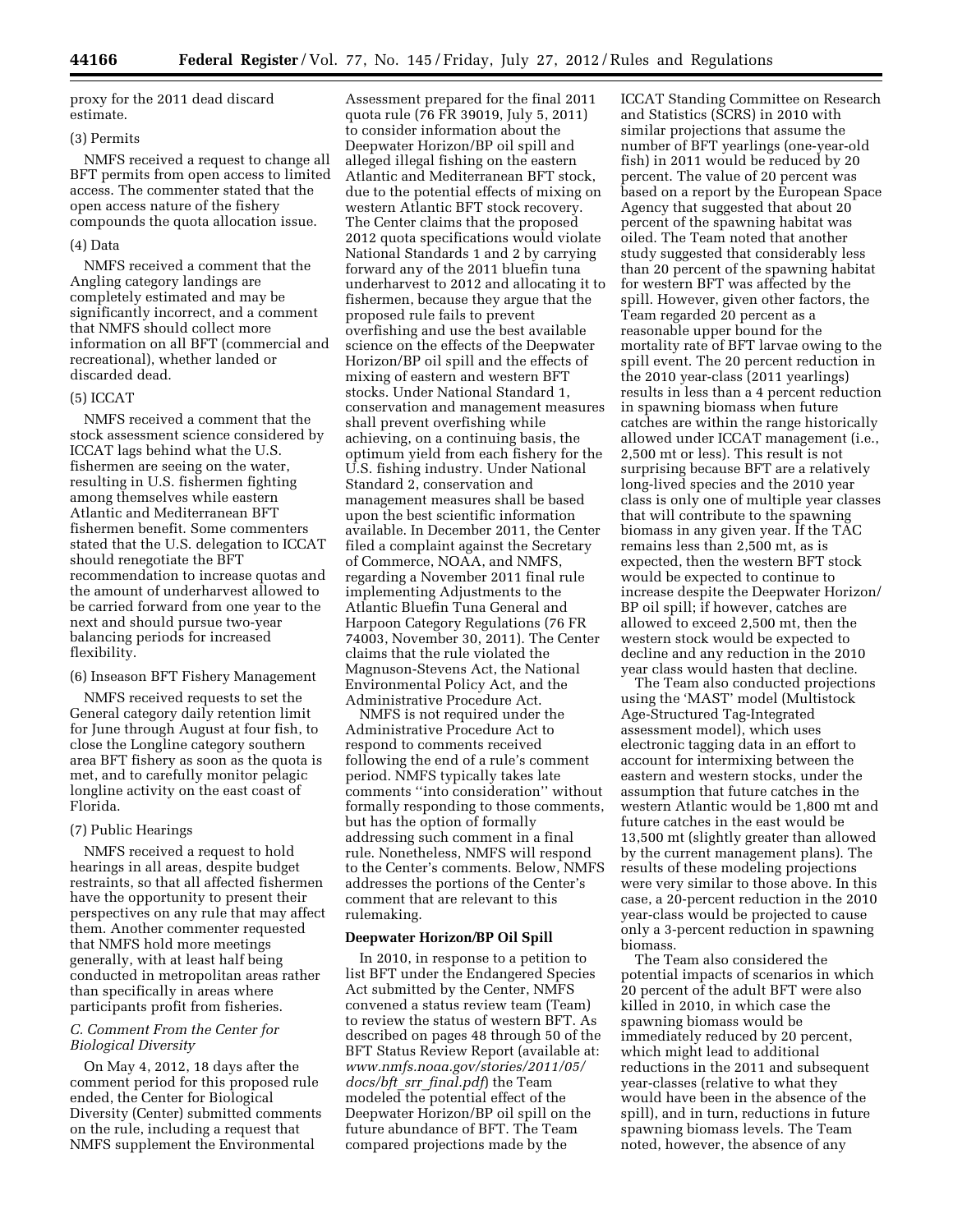evidence that any portion of adults were actually deleteriously affected, and noted that all of the electronicallytagged bluefin tuna that were known to have spent time in the Gulf of Mexico during the actual spill event (8 fish) survived long after leaving the Gulf of Mexico.

#### **Best Available Science**

In the 2011 SCRS Executive Summary (Section 8.5 of the recent ICCAT biennial report, which can be found at *[www.iccat.int/Documents/BienRep/](http://www.iccat.int/Documents/BienRep/REP_EN_10-11_II_2.pdf) REP*\_*EN*\_*[10-11](http://www.iccat.int/Documents/BienRep/REP_EN_10-11_II_2.pdf)*\_*II*\_*2.pdf*), the SCRS acknowledges that the conclusions of the 2010 assessment do not capture the full degree of uncertainty in the assessments and projections, and that an important factor contributing to uncertainty is mixing between fish of eastern and western origin. Limited analyses were conducted of the two stocks with mixing in 2008, but little new information was available in 2010. The SCRS states that management actions taken in the eastern Atlantic and Mediterranean are likely to influence recovery in the western Atlantic, because even small rates of mixing from East to West can have significant effects on the West due to the fact that the Eastern plus Mediterranean resource is much larger than that of the West. However, the extent of mixing is currently unknown, and is currently the subject of significant research.

Regarding impacts of the Deepwater Horizon/BP oil spill, NMFS considers the information summarized in the BFT Status Review to be the best scientific information of the effect of the Deepwater Horizon/BP oil spill on bluefin tuna on which to base management actions at this time and no additional information is available upon which to change that basis. Regarding catch levels in the eastern Atlantic and Mediterranean on western Atlantic BFT, NMFS considers the information summarized in the reports of the SCRS to be the best scientific information to serve as the basis of management actions at this time, both internationally and domestically, but notes that a new scientific paper on the MAST model is available. NMFS expects this new information will be reviewed and incorporated by the SCRS in the upcoming 2012 BFT stock assessments, as appropriate. Until that time, however, the SCRS assessments remain the best scientific information available.

NMFS continues to rely upon the 2010 SCRS stock assessment as the best scientific information available. That stock assessment was subject to rigorous analysis and review by a panel of experts from participating ICCAT

countries. A new stock assessment is expected in fall 2012, along with a new ICCAT recommendation on total allowable catch and country quotas and other bluefin conservation and management measures. The newly available MAST that addresses mixing of eastern and western Atlantic bluefin tuna stocks will be reviewed and incorporated as appropriate in that upcoming assessment process. Thus, while the MAST model is available for review, it has not been subject to the rigorous analysis and review by ICCAT's panel of experts. Therefore, NMFS' actions in implementing the ICCAT quota consistent with the ICCAT Rebuilding Program and the 2010 stock assessment are consistent with the Magnuson-Stevens Act's National Standard 2 to utilize the best available scientific information.

The 2010 SCRS stock assessment analyzed the status of the western Atlantic bluefin tuna stock using two recruitment scenarios: a ''high recruitment'' and ''low recruitment'' scenario. SCRS concluded that there was no basis for choosing one scenario over the other (i.e., both scenarios are equally likely). Under the low recruitment scenario, the stock is considered rebuilt, overfishing is not occurring, and a total allowable catch of up to 2,500 metric tons would maintain the stock biomass above the level that can support MSY. Under the high recruitment scenario, the stock remains overfished with overfishing occurring and will not rebuild by the end of 2018 (under the 20-year rebuilding period that began in 1999) even with no catch. The SCRS indicated that a total allowable catch of 1,800 metric tons would allow the stock to grow under both recruitment scenarios. ICCAT adopted a total allowable catch of 1,750 mt, which was a reduction of 50 mt from the TAC for 2011.

The quotas as implemented remain consistent with the ICCAT Rebuilding Program that was adopted domestically in the rule implementing the 1999 FMP and that was continued in regulations under the 2006 Consolidated HMS FMP. The main objective of the ICCAT Rebuilding Program is to maintain western Atlantic bluefin tuna populations at levels that will support MSY. Therefore, NMFS' actions are consistent with National Standard 1 of the Magnuson-Stevens Act, which states that conservation and management measures shall prevent overfishing while achieving, on a continuing basis, the optimum yield (OY) for the fishery.

### **Carrying Underharvest Forward**

NMFS maintains that the carryforward of underhavest is consistent with ICCAT Recommendation 10–03, ATCA, and the Magnuson-Stevens Act. Beginning with the 2011 fishing year, ICCAT Recommendation 10–03 limits the amount of underharvest that may be carried forward from one year to the next to no more than 10 percent of a country's quota. This amount was reduced from the 50-percent limit in the 2006 ICCAT western Atlantic BFT recommendation (06–06), which was in effect for 2007 through 2010. Prior to 2007, a country could carry forward the full amount of its underharvest to the following year. The United States has supported ICCAT's efforts to control quota stockpiling as part of bluefin tuna management recommendations, such as establishing limits on the amount of unused quota that can be carried from one year to the next, for fairness and conservation reasons.

Under ATCA, NMFS is authorized to promulgate such regulations as may be necessary and appropriate to carry out ICCAT recommendations. Under the Magnuson-Stevens Act (16 U.S.C.  $1854(g)(1)(D)$ , NMFS is required to provide U.S. fishing vessels with ''a reasonable opportunity to harvest'' any allocation or quota to which the United States has agreed under ICCAT. To meet the multiple goals for the BFT fisheries, NMFS considers the importance of all of the national standards when making fishery management decisions, including those intended to provide reasonable fishing opportunities to a wide range of users and gear types, coastwide, throughout the calendar year.

#### **Classification**

The NMFS Assistant Administrator has determined that this final rule is consistent with the Magnuson-Stevens Act, ATCA, and other applicable law, and is necessary to achieve domestic management objectives under the Consolidated HMS FMP.

This final rule is exempt from the procedures of E.O. 12866 because this action contains no implementing regulations.

The Chief Council for Regulation of the Department of Commerce certified to the Chief Council for Advocacy of the Small Business Administration during the proposed rule stage that this action would not have a significant economic impact on a substantial number of small entities. The factual basis for the certification was published in the proposed rule and is not repeated here.